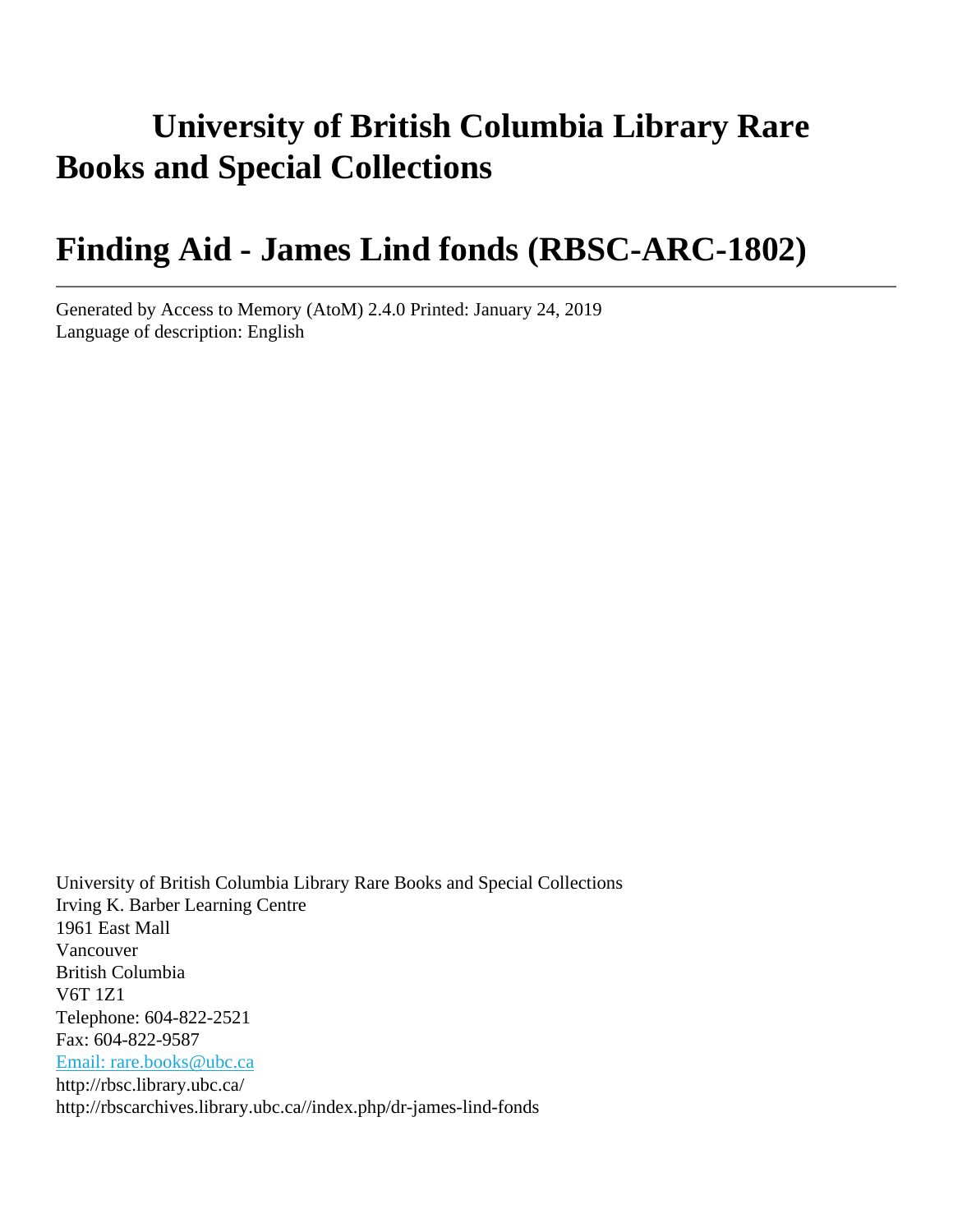# **Table of contents**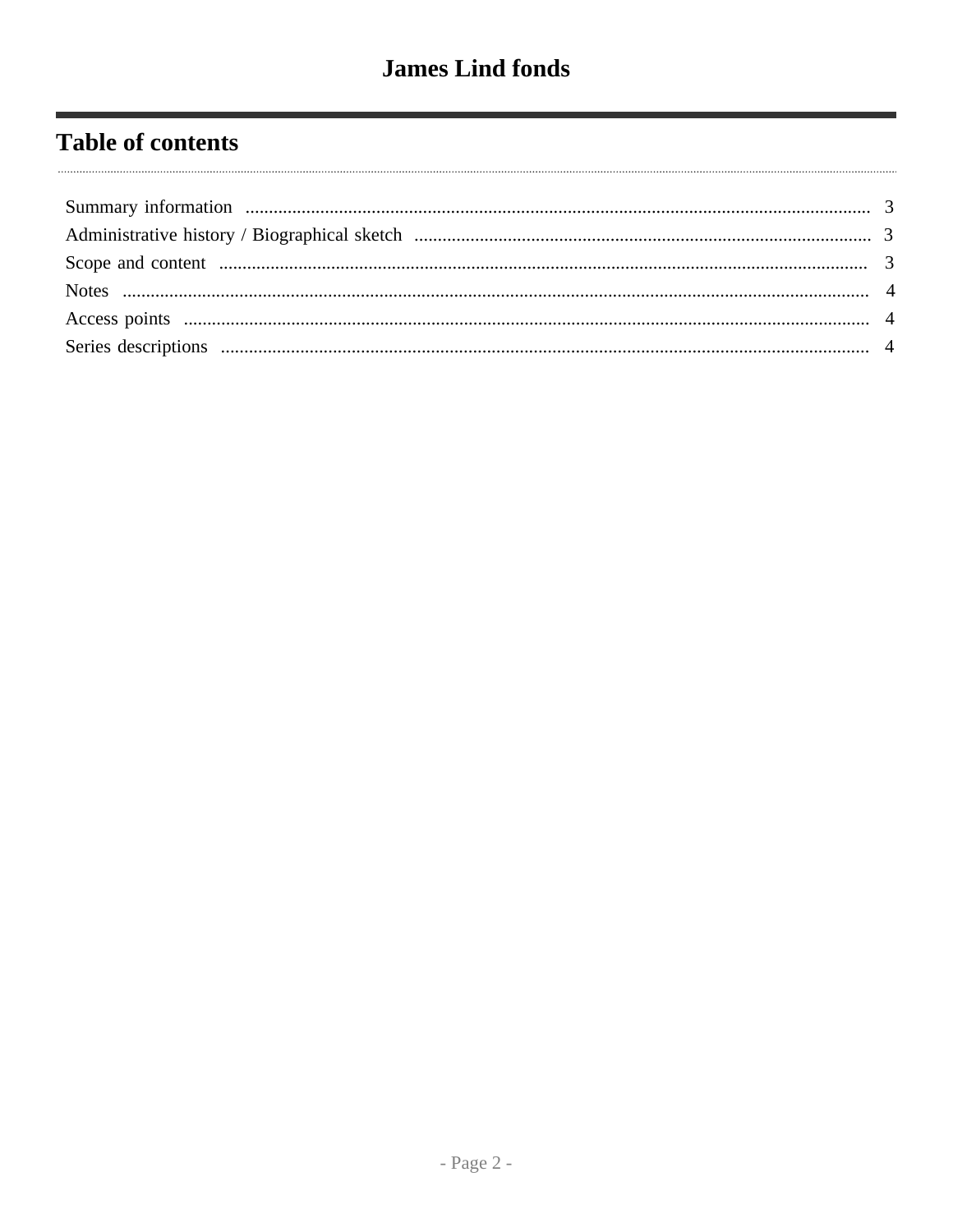| <b>Repository:</b>                           | University of British Columbia Library Rare Books and Special<br><b>Collections</b> |  |  |
|----------------------------------------------|-------------------------------------------------------------------------------------|--|--|
| <b>Title:</b>                                | James Lind fonds                                                                    |  |  |
| ID:                                          | RBSC-ARC-1802                                                                       |  |  |
| Date:                                        | 1707 - 1817 (date of creation)                                                      |  |  |
| <b>Physical description:</b>                 | 2 cm of textual records (1 volume)                                                  |  |  |
| Dates of creation,<br>revision and deletion: | The fonds was arranged and described by Claire Williams in January<br>2019.         |  |  |

## <span id="page-2-0"></span>**Summary information**

## <span id="page-2-1"></span>**Administrative history / Biographical sketch**

#### **Note**

James Lind was a professionally trained physician in Scotland during the mid 18th century, where he cofounded the Royal Society of Edinburgh.

Lind was born the 17th of May 1736 to Alexander and Helen Lind. He graduated from Edinburgh University in 1765 with an undergraduate degree in medicine. He next worked as a surgeon for the East India Company, sailing to China in 1766. By 1768 he received his doctorate degree, and on the 6th of November 1770 he became an official Fellow of the College of Physicians in Edinburgh. In 1772 Lind accompanied botanist Joseph Banks on a voyage to Iceland, and in 1777 he became a Fellow of the Royal Society of London. He settled in Windsor and became physician to the royal household. He married Ann Elizabeth Mealy and together they had four children; three daughters, Dorothy, Anne, Lucy and one son, Alexander. Lind died on the 17th of October 1812 in London.

#### **Custodial history**

The fonds was transferred to Rare Books and Special Collections and originally was a part of the Charles Woodward Memorial Library Collection. It was originally purchased from Hugh M. Sinclair.

## <span id="page-2-2"></span>**Scope and content**

The fonds consists of one volume of correspondence. The volume includes 31 autographed letters to and from various correspondents, including Dr. James Lind. Bound with the letters are prints of the writers and brief biographical statements. The letters cover various topics ranging from scientific and medical topics to current events of the time and personal inquiries.